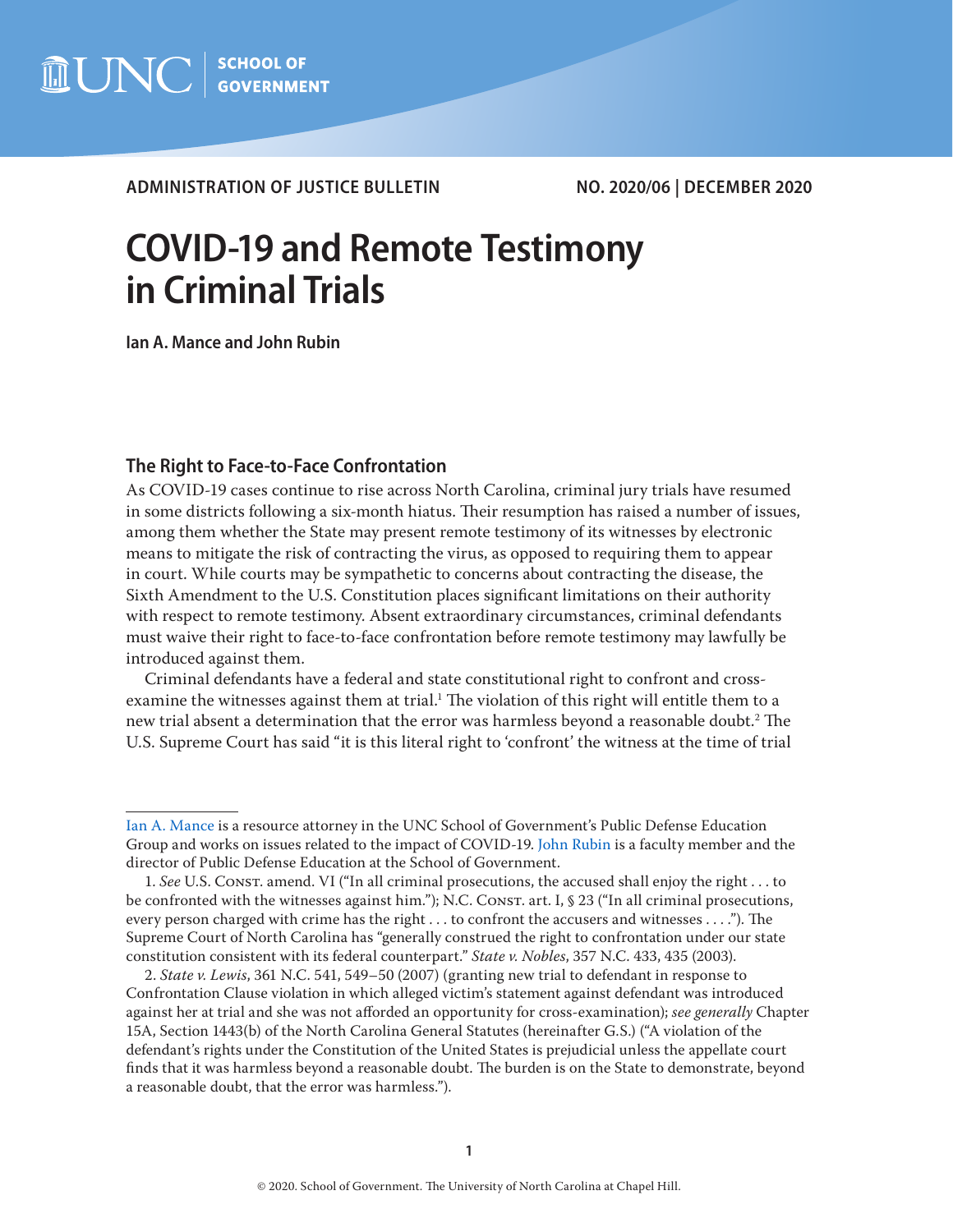that forms the core of the values furthered by the Confrontation Clause."3 This right includes the right to face-to-face confrontation.<sup>4</sup> Narrow exceptions to the right to face-to-face confrontation exist, but even in the era of COVID-19, the bar for permitting remote testimony at trial is a high one.

#### **Standard for Remote Video Testimony**

In *Maryland v. Craig*, the U.S. Supreme Court recognized an exception to the right to face-toface confrontation, narrowly approving as consonant with the Confrontation Clause the use of remote video testimony for certain child sexual assault victims.5 *Craig* observed that "the face-to-face confrontation requirement is not . . . easily [ ] dispensed with" and applied this two-part test: "[A] defendant's right to confront accusatory witnesses may be satisfied absent a physical, face-to-face confrontation at trial *only where* denial of such confrontation is necessary to further an important public policy and *only where* the reliability of the testimony is otherwise assured."6 The Court concluded that this standard is satisfied "at least in some cases" involving child sexual abuse victims where their "physical and psychological well[-]being" is at stake and "other elements of confrontation . . . adequately ensure[ ] that the testimony is both reliable and subject to rigorous adversarial testing in a manner functionally equivalent to that accorded live, in-person testimony."7 The North Carolina Court of Appeals subsequently followed *Craig* under the federal and state constitutions.<sup>8</sup>

Fourteen years later, in *Crawford v. Washington*, the U.S. Supreme Court drastically revised its analysis of the Confrontation Clause and held that deviations from the requirement of

5. 497 U.S. 836 (1990). In *Craig*, Justice Scalia, joined by three other Justices, filed a dissent in which he argued that "[s]eldom has th[e] Court failed so conspicuously to sustain a categorical guarantee of the Constitution against the tide of prevailing current opinion." To the dissenting Justices, the majority's conclusion that it could not be said "that [face-to-face] confrontation . . . is an indispensable element of the Sixth Amendment[]" was "like saying 'we cannot say that being tried before a jury is an indispensable element of the Sixth Amendment[.]' " *Id*. at 860–61 (Scalia, J., dissenting).

6. *Maryland v. Craig*, 497 U.S. 836, 850 (1990) (emphases added); *see also* Amendments to Rule 26(b) of the Federal Rules of Criminal Procedure, 207 F.R.D. 89, 94 (2002) (statement of Scalia, J.) ("As we made clear in *Craig*, . . . a purpose of the Confrontation Clause is ordinarily to compel accusers to make their accusations *in the defendant's presence*—which is not equivalent to making them in a room that contains a television set beaming electrons that portray the defendant's image. Virtual confrontation might be sufficient to protect virtual constitutional rights; I doubt whether it is sufficient to protect real ones.") (emphasis in original).

7. *Craig*, 497 U.S. at 851 & 853.

8. *In re Stradford*, 119 N.C. App. 654 (1995) (relying on *Craig* in finding no violation where child rape victims testified by way of closed-circuit television due to their "inability to communicate if forced to testify in [the] defendant's presence").

<sup>3.</sup> *California v. Green*, 399 U.S. 149, 157 (1970).

<sup>4.</sup> *Coy v. Iowa*, 487 U.S. 1012, 1016 (1988) ("We have never doubted . . . that the Confrontation Clause guarantees the defendant a face-to-face meeting with witnesses appearing before the trier of fact."); *see also* Jessica Smith, *[Remote Testimony and Related Procedures Impacting a Criminal Defendant's](https://www.sog.unc.edu/sites/www.sog.unc.edu/files/reports/aojb1302.pdf)  [Confrontation Rights](https://www.sog.unc.edu/sites/www.sog.unc.edu/files/reports/aojb1302.pdf)*, Administration of Justice Bulletin No. 2013/02, at 3 (UNC Sch. Gov't, Feb. 2013) ("This is understood to mean that the witness testifies live at trial, in a setting in which the defendant and the witness can see and hear each other.").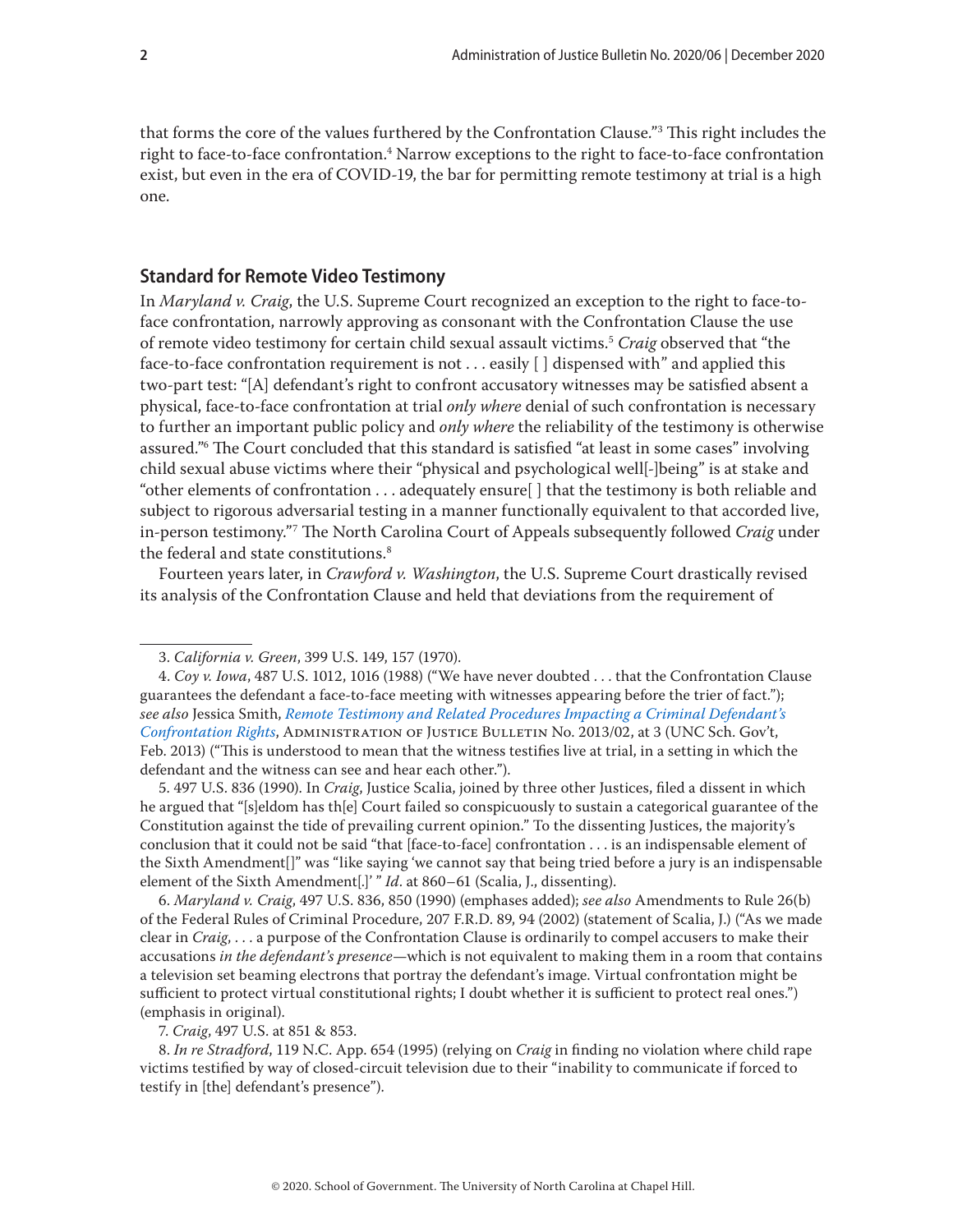confrontation are limited to specific, narrow circumstances.9 Absent waiver, testimonial statements are admissible at trial against a criminal defendant without the opportunity to confront the witness only if they come within an exception that existed at the time of the Constitution's adoption, such as the exception for dying declarations, or if the witness is unavailable and was previously subject to cross-examination. The opinion's originalist approach to the Confrontation Clause stood in such contrast to the rationale of *Craig* that it prompted some courts to consider whether it had effectively overruled it.<sup>10</sup>

Yet the test announced in *Craig*—that a witness's physical absence be found "necessary" to further an important public policy interest and that the reliability of the testimony be assured continues to guide courts' evaluation of the admissibility of remote video testimony. The North Carolina Court of Appeals has held that remote testimony is "controlled by *Craig*, not *Crawford*, and we tailor our analysis accordingly."<sup>11</sup>

A different question is whether the government must meet the *Craig* standard when offering two-way remote testimony. *Craig* involved one-way remote testimony. The North Carolina Court of Appeals has held that the State must satisfy *Craig* when offering either one-way or twoway remote testimony.12 A majority of other courts, including the Fourth, Eighth, Ninth, Tenth, and Eleventh Federal Circuit Courts of Appeal, as well as federal district courts in the Sixth Circuit, have held that two-way remote testimony is not equivalent to face-to-face confrontation in court and must satisfy the *Craig* test to be admissible.13 The Second Circuit, in a pre-*Crawford* decision, took a different view, but it is against the weight of authority.<sup>14</sup>

9. 541 U.S. 36 (2004).

10. *See, e.g., United States v. Pack*, 65 M.J. 381, 384 (C.A.A.F. 2007) (observing that "the *Crawford* opinion itself contains statements that are difficult to reconcile with certain other statements in the *Craig* opinion" but concluding that the *Craig* test continues to apply to remote testimony); Raymond LaMagna, *(Re)constitutionalizing Confrontation: Reexamining Unavailability and the Value of Live Testimony*, 79 S. Cal. L. Rev. 1499, 1501 (2006) ("[T]he Court reversed the direction of confrontation jurisprudence with *Crawford v. Washington. Crawford* disentangled constitutional analysis from the law of evidence and reestablished confrontation as a categorical procedural right.").

11. *State v. Jackson*, 216 N.C. App. 238, 243 (2011) (rejecting defendant's argument that *Crawford* "so 'destroy[ed] the linchpin' of *Craig* that it is no longer good precedent"); *see also* Jessica Smith, *[Crawford &](https://benchbook.sog.unc.edu/evidence/guide-crawford-confrontation-clause)  [The Confrontation Clause](https://benchbook.sog.unc.edu/evidence/guide-crawford-confrontation-clause)* at 9 & n.42, NC Superior Court Judges' Benchbook (July 2018) (observing that "*Crawford* called into question the continued validity of *Maryland v. Craig* procedures" but recognizing that North Carolina decisions have continued to follow *Craig*).

12. *State v. Seelig*, 226 N.C. App. 147, 156–57 (2013).

13. *United States v. Abu Ali*, 528 F.3d 210, 239–42 (4th Cir. 2008); *United States v. Bordeaux*, 400 F.3d 548, 554 (8th Cir. 2005); *United States v. Carter*, 907 F.3d 1199, 1206 (9th Cir. 2018); *United States v. Carrier*, 9 F.3d 867, 869–70 (10th Cir. 1993); *United States v. Yates*, 438 F.3d 1307, 1314–18 (11th Cir. 2006); *Gentry v. Deuth*, 381 F. Supp. 2d 614, 623–24 (W.D. Ky.), *vacated on other grounds*, 381 F. Supp. 2d 630 (W.D. Ky. 2004), *habeas motion granted*, 381 F. Supp. 2d 634 (W.D. Ky. 2004), *aff'd*, 456 F.3d 687 (6th Cir. 2006); *see also United States v. Nippon Paper Indus. Co.*, 17 F. Supp. 2d 38, 40–43 & nn.3 & 10 (D. Mass. 1998) (citing *Craig*) (stating that "had the defendant not effectively waived its objections" to its use, the fact that "videoscreens necessarily present antiseptic, watered down versions of reality" might have counseled rejecting admission of two-way video testimony).

14. *See United States v. Gigante*, 166 F.3d 75, 80 (2d Cir. 1999). *Gigante* rests on the assumption that *Craig* is inapposite because it involved only "one-way closed-circuit television." *Id*. at 81. Three years after *Gigante* was decided, the U.S. Supreme Court rejected a proposed change to the Federal Rules of Evidence that was modeled on *Gigante's* distinction between one-way and two-way remote testimony. The current rule continues to restrict the use of remote testimony. Anthony Garofano, *Avoiding Virtual*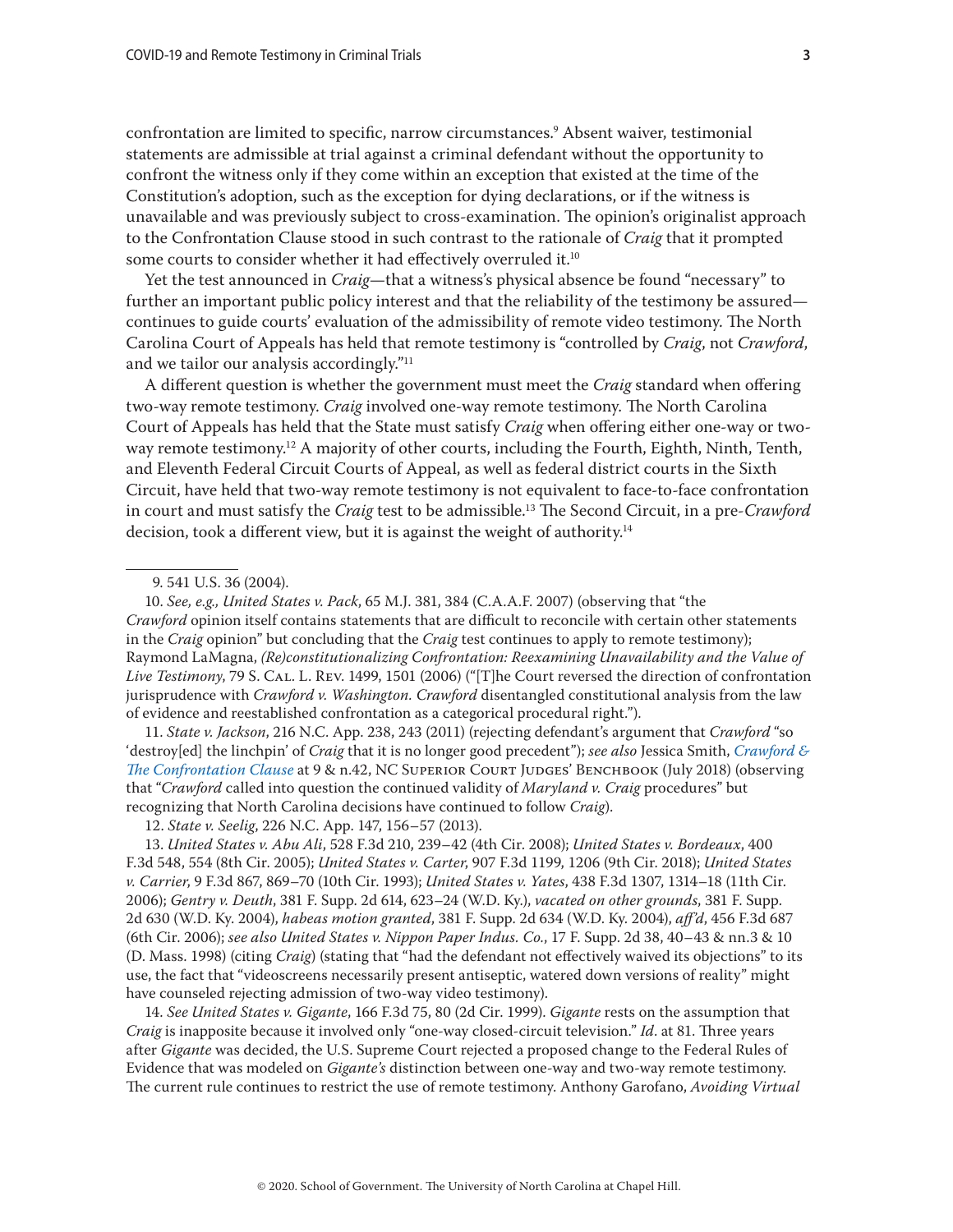#### **Assessing Pandemic-Related Claims Regarding Remote Testimony**

Courts have found that remote testimony may satisfy the *Craig* standard in circumstances other than those involving the testimony of child sexual assault victims, as in *Craig*. Pertinent to the subject of this bulletin, the courts have found in rare instances that concerns about a witness's health were sufficient to overcome a defendant's right to face-to-face confrontation.<sup>15</sup> These cases typically involve people with extremely serious medical conditions, such as a terminal illness, or people who have recently undergone major surgeries.<sup>16</sup>

Early opinions issued during the pandemic suggest that many of the disruptions occasioned by COVID-19, while significant, may not be sufficient to override a defendant's confrontation rights. In the first cases to consider the issue, federal courts denied motions to permit remote testimony, holding that the interest in mitigating the threat of COVID-19 was not so strong as to make remote testimony "necessary."17

In *United States v. Casher*, a federal bank fraud prosecution, two witnesses filed a motion with the U.S. District Court for the District of Montana to quash a subpoena and permit them to appear at trial via video.<sup>18</sup> The witnesses expressed concerns about the safety of traveling, with one citing the advice of his doctor, his advanced age, and a history of serious underlying health issues.<sup>19</sup> The defendant and the government both objected to the proposed video testimony, asserting that it would "raise serious Confrontation Clause concerns in light of the record."20 The court agreed and denied the witnesses' motion, concluding that "[w]hat is 'necessary' is a high bar."<sup>21</sup> It reasoned that although the witnesses lived a great distance away and air travel may no longer be practicable due to the pandemic, they could still drive.<sup>22</sup> While perhaps

*Justice: Video-Teleconference Testimony in Federal Criminal Trials*, 56 Cath. U. L. Rev. 683, 704–05 n.137 (2007); *see also* statement of Scalia, J., *supra* note 6, at 93–94 ("I cannot comprehend how oneway transmission (which *Craig* says does not ordinarily satisfy confrontation requirements) becomes transformed into full-fledged confrontation when reciprocal transmission is added.").

15. *See* [Smith,](https://www.sog.unc.edu/sites/www.sog.unc.edu/files/reports/aojb1302.pdf) *supra* note 4, at 10 n.63 (collecting cases); *see also State v. Seelig*, 226 N.C. App. 147, 158 (2013) (holding that trial court did not commit plain error by permitting the remote video testimony of a witness who "had a history of panic attacks, had suffered a severe panic attack on the day he was scheduled to fly from Nebraska to North Carolina for trial, was hospitalized as a result, and was unable to travel to North Carolina because of his medical condition").

16. *See Horn v. Quarterman,* 508 F.3d 306, 320 (5th Cir. 2007) (affirming district court ruling that permitted a terminally ill witness to testify via two-way closed-circuit television); *United States v. Benson*, 79 F. App'x 813, 820–21 (6th Cir. 2003) (finding no clear error where trial court permitted remote video testimony of "elderly and infirm" witness who had recently undergone major surgery and was under the continuing care of a gastrologist).

17. *United States v. Pangelinan*, No. 19-10077-JWB, 2020 WL 5118550 (D. Kan. Aug. 31, 2020); *United States v. Casher*, No. CR 19-65-BLG-SPW, 2020 WL 3270541 (D. Mont. June 17, 2020); *cf. Roman Catholic Diocese of Brooklyn v. Cuomo*, No. 20A87, 2020 WL 6948354, at \*3 (U.S. Nov. 25, 2020) (observing that "even in a pandemic, the Constitution cannot be put away and forgotten" and holding that restrictions on religious gatherings violated First Amendment).

21. *Id.* at \*2.

22. *Id.* at \*3. In *State v. Seelig*, 226 N.C. App. 147, 158 (2013), discussed *supra* note 15, the court did not address the option of a long-distance drive from Nebraska to North Carolina by a witness who was medically unable to fly. Trial counsel did not object to the testimony on face-to-face confrontation

<sup>18.</sup> *Casher*, 2020 WL 3270541, at \*1.

<sup>19.</sup> *Id.*

<sup>20.</sup> *Id.*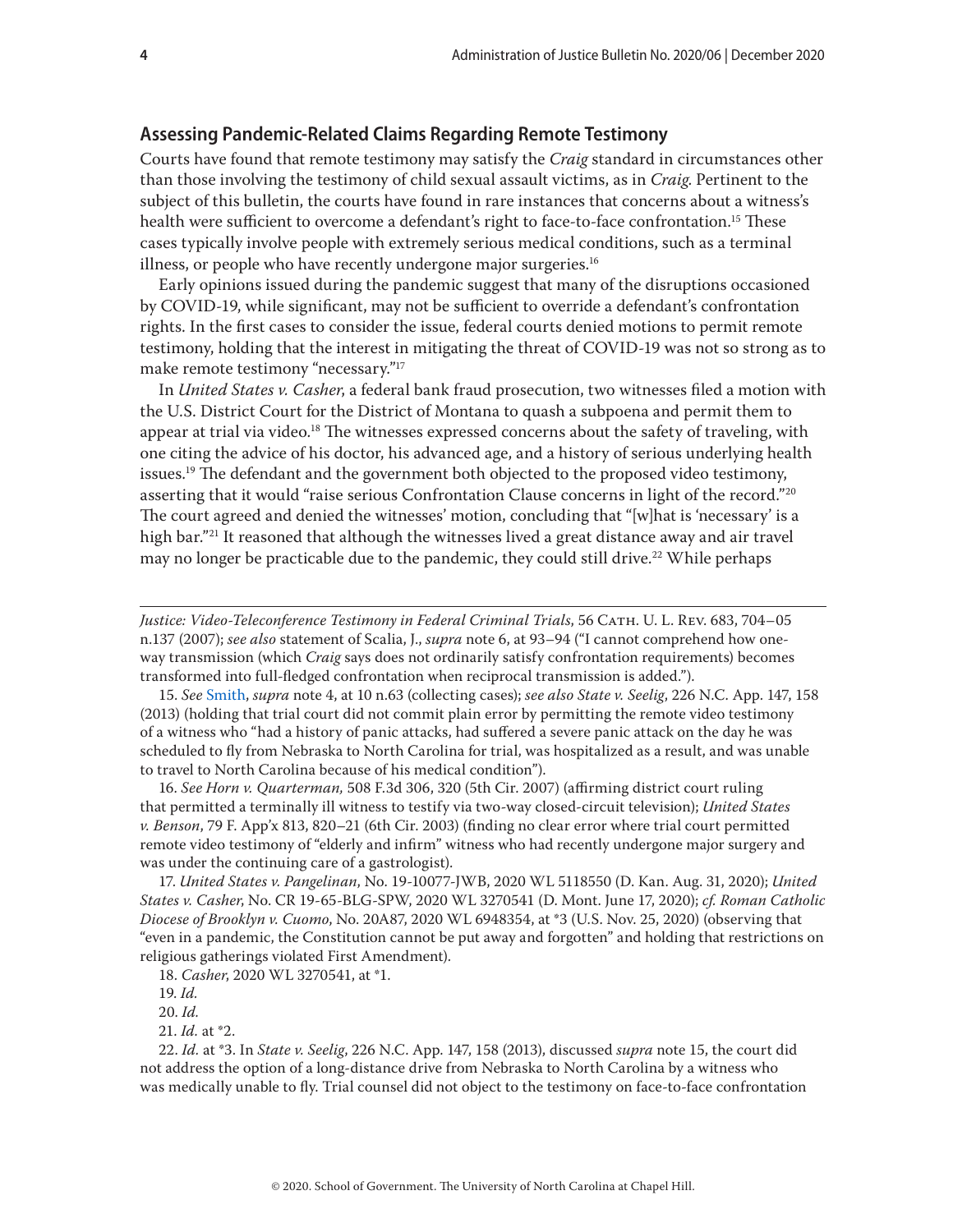highly inconvenient, the circumstances did "not present a 'necessity' to forego Mr. Casher's confrontation rights."23

Similarly, in *United States v. Pangelinan*, a prosecution for attempted coercion and enticement in connection with an alleged prostitution business, the U.S. District Court for the District of Kansas denied a government motion to take the remote video testimony of three government witnesses located in New York who faced a two-week mandatory quarantine if forced to travel.24 The government offered evidence that the witnesses lived with people who had medical conditions that put them at high risk if they were to contract COVID-19.<sup>25</sup> In its opinion, the court agreed that remote testimony "might be a reasonable resolution due to the witnesses' health concerns and these unprecedented times with the virus."<sup>26</sup> Nevertheless, it concluded that the salient question was "whether the government has shown it is *necessary* to deny face-to-face confrontation to further these public policies."<sup>27</sup> Reviewing cases in which remote testimony had been allowed before the pandemic, the court found them to be distinguishable because each involved witnesses who either had an "indefinite inability to travel" or who were themselves "gravely ill."<sup>28</sup> The court also concluded that the remote testimony could not be said to be necessary since it had the option of simply continuing the case.<sup>29</sup>

*Pangelinan* also considered practical concerns related to the taking of remote testimony, which could affect the reliability of the testimony.<sup>30</sup> The opinion noted that communication issues had already arisen during prior internet-based testimony in the case. At a pretrial hearing, the court noted that one witness "continued to testify after there was an objection and the undersigned was speaking."<sup>31</sup> The court wrote that it was clear the witness "was confused as to who was speaking and whether he had been presented with a question" and stated that he "was told not to speak but he continued to do so."<sup>32</sup> The court expressed its concern about the prospect of these kinds of episodes recurring in front of a jury.<sup>33</sup>

grounds, and the court found that the trial judge did not commit plain error in allowing the testimony, but the case could be read to suggest that the court did not believe a cross-country drive was reasonable to expect of the witness. State courts in other jurisdictions have sometimes permitted remote testimony of a foreign witness upon a showing that the witness was in poor health and "lived beyond the subpoena power of the court." *See Harrell v. State*, 709 So. 2d 1364, 1369–71 (Fla. 1998) (affirming robbery conviction, concluding that victims' remote testimony from their home country of Argentina did not violate Confrontation Clause where victims were under oath and remained subject to extradition and prosecution for perjury).

28. *Id.* at \*3.

- 31. *Pangelinan*, 2020 WL 5118550, at \*4.
- 32. *Id.*

<sup>23.</sup> *Casher*, 2020 WL 3270541, at \*2–3.

<sup>24.</sup> *Pangelinan*, No. 19-10077-JWB, 2020 WL 5118550, at \*1 & 5 (D. Kan. Aug. 31, 2020).

<sup>25.</sup> *Id.* at \*1.

<sup>26.</sup> *Id.* at \*4.

<sup>27.</sup> *Id.* (emphasis in original).

<sup>29.</sup> *Id.* at \*3–4.

<sup>30.</sup> *Id.* at \*4; *see also United States v. Carter*, 907 F.3d 1199, 1207 (9th Cir. 2018) (discussing logistical problems with video testimony, including "variables [that] can distort any effort to approximate in-person testimony"); [Smith](https://www.sog.unc.edu/sites/www.sog.unc.edu/files/reports/aojb1302.pdf), *supra* note 4, at 13–14 (discussing steps that may be necessary to assure reliability).

<sup>33.</sup> *Id.*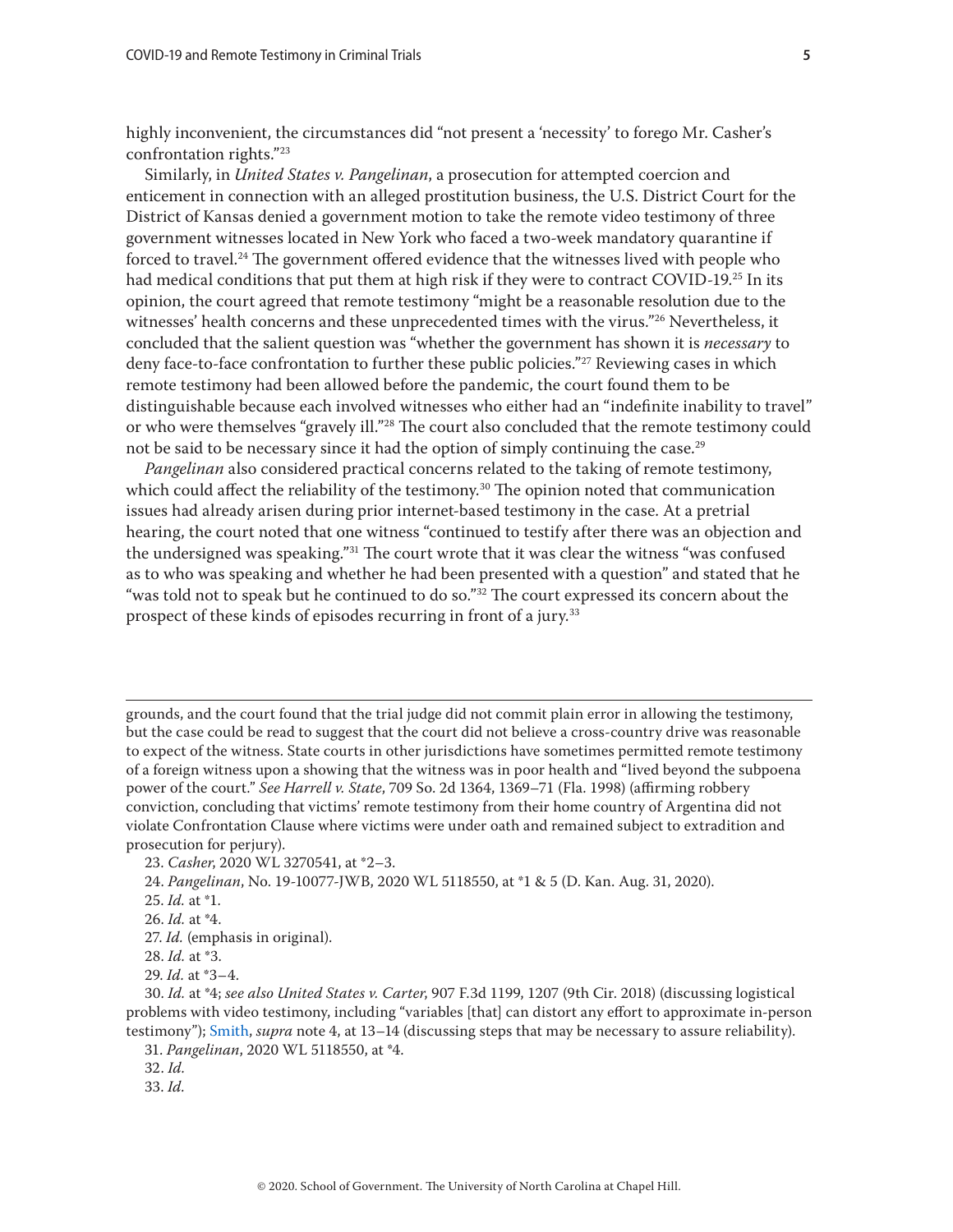In different contexts and under different standards, a few opinions appear to have taken a more accommodating approach to the use of video testimony based on the risks of COVID-19. These cases are distinguishable from cases involving testimony at trial under the applicable law in North Carolina and other jurisdictions. They include a trial court opinion from Massachusetts, *Commonwealth v. Masa*, in which the judge permitted a suppression hearing to be held by video conference, concluding it was necessary to protect the health of participants.<sup>34</sup> The trial court's opinion recognized that the "more adaptable" due process standard applies to pretrial hearings, not the Sixth Amendment right to confrontation at trial.35 In *United States v. Donziger*, the U.S. District Court for the Southern District of New York indicated, without actually holding, that the risks of exposure to the virus might warrant permitting the government's witnesses to testify remotely.<sup>36</sup> The district court observed that if the government made such a motion, it "would not be dead on arrival" in light of the Second Circuit's analysis in *United States v. Gigante*37—a standard which, although controlling in that district, has not been accepted by other federal circuit courts of appeal.<sup>38</sup> In *United States v. Davis*, the U.S. District Court for the District of Delaware found no controlling authority in the Third Circuit, where the court sits, and relied on the reasoning of *Gigante* and the dicta from *Donziger* in ruling that seven witnesses could testify remotely at trial.<sup>39</sup> The district court in *Davis* inexplicably made no mention of *Maryland v. Craig*, 40 which North Carolina cases have recognized as the controlling standard here.<sup>41</sup>

#### **State Law on Remote Testimony**

Assuming that constitutional concerns can be assuaged, a remaining question is whether state law allows a judge to take remote testimony. In North Carolina, the General Assembly has specifically addressed the subject of remote video testimony in criminal trials. The General Statutes permit its use in limited circumstances, such as with child witnesses under the age of 16 and only after the court has made specified findings of fact.<sup>42</sup>

40. 497 U.S. 836 (1990).

41. *See* cases cited *supra* notes 8, 11–12.

<sup>34.</sup> No. 1981CR0307, 2020 WL 4743019, at \*2 (Mass. Super. Ct. Aug. 10, 2020).

<sup>35.</sup> *Id.* at \*5 (noting that the "calculus of conducting such an evidentiary hearing . . . [was] very different than the similar calculus regarding . . . jury trials"); *see also United States v. Sheppard*, No. 5:17-CR-00026-TBR, 2020 WL 6534326, at \*2 (W.D. Ky. Nov. 5, 2020) (allowing expert witnesses to testify via Zoom at pretrial hearing to determine admissibility of their testimony and observing that "[t]he defense has not convinced this Court that the Sixth Amendment confrontation right should apply with equal force in a Daubert hearing as it does in a trial setting").

<sup>36.</sup> No. 11-CV-691 (LAK), 2020 WL 4747532, at \*3 (S.D.N.Y. Aug. 17, 2020).

<sup>37.</sup> *Gigante* is discussed *supra* note 14.

<sup>38.</sup> *Donzinger*, 2020 WL 4747532, at \*3; *see* cases cited *supra* notes 13–14. *Donziger* recognizes that even under the Second Circuit's *Gigante* standard, remote testimony is permissible in "exceptional circumstances" only.

<sup>39.</sup> *Davis*, No. 19-101-LPS, 2020 WL 6196741, at \*5 (D. Del. Oct. 22, 2020).

<sup>42.</sup> *See, e.g.,* G.S. 15A-1225.1(b) (permitting child witnesses in criminal proceedings to testify outside defendant's presence if court finds that "child witness would suffer serious emotional distress, not by the open forum in general, but by testifying in the defendant's presence, and . . . [t]hat the child's ability to communicate with the trier of fact would be impaired"); *see also State v. Phachoumphone*, 257 N.C. App.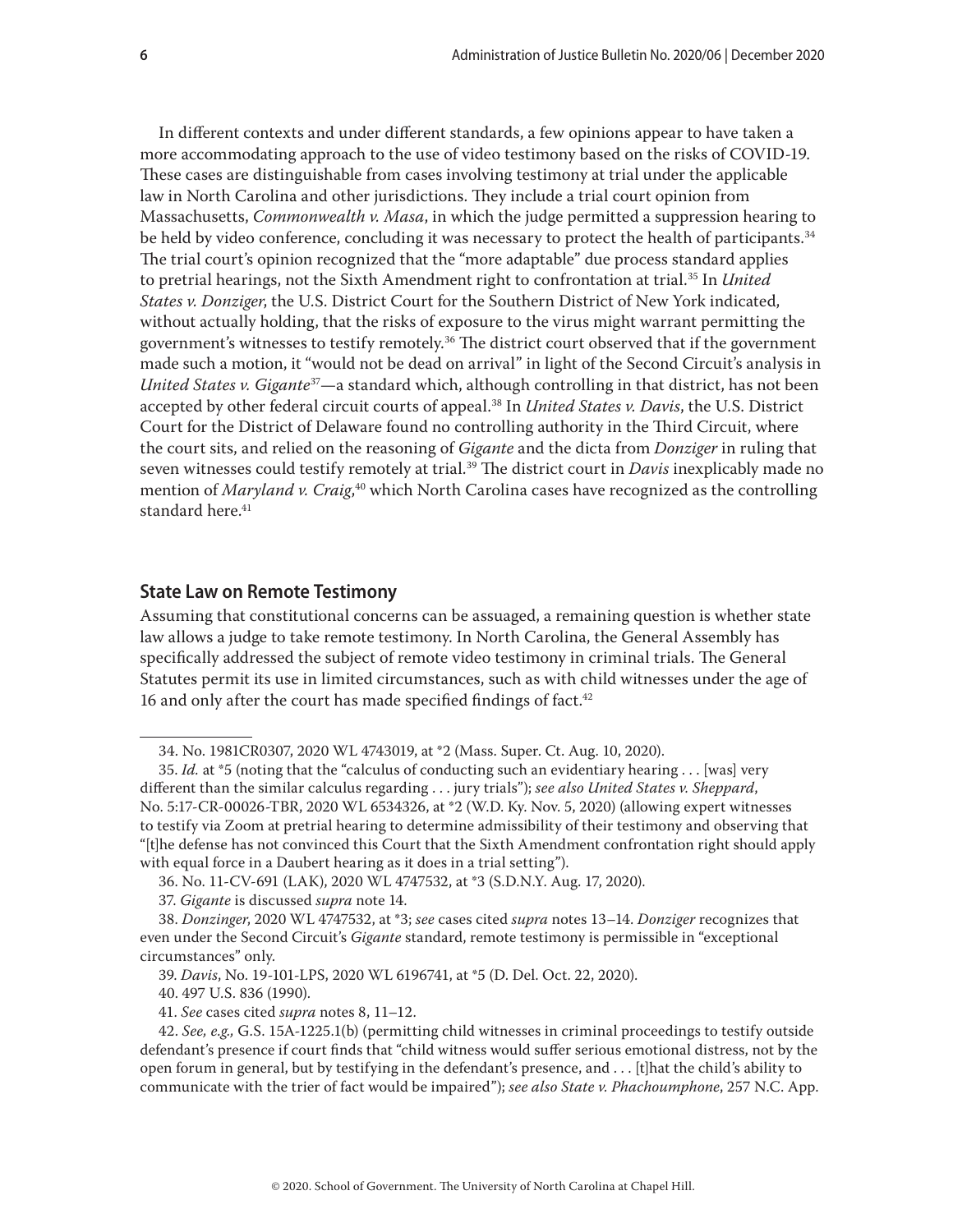Trial judges still may possess the inherent authority to permit remote testimony.<sup>43</sup> Courts have allowed remote testimony in some instances without an authorizing statute.<sup>44</sup> Trial judges should remain mindful of the practical issues involved in taking remote testimony as well as the interests protected by the Confrontation Clause.

### **Waiver**

Criminal defendants may waive their confrontation rights and consent to the taking of remote testimony.45 As with other constitutional rights, the waiver must be knowing, intelligent, and voluntary.<sup>46</sup> This kind of express waiver is the most reliable, and potentially the only, means by which a criminal trial court can permit the use of remote video testimony outside of the exceptions discussed above.

In *Melendez-Diaz v. Massachusetts*, the U.S Supreme Court recognized that defendants also may waive their right to confrontation "by failure to object to the offending evidence; and States may adopt procedural rules governing the exercise of such objections."47 In response to this invitation, North Carolina has adopted a series of "notice and demand" statutes for certain forensic reports, under which the failure of a defendant to file a timely objection to the State's notice of intent to offer the reports without face-to-face testimony constitutes a waiver of the

43. *State v. Davis*, 317 N.C. 315, 318 (1986) ("The trial judge has inherent authority to supervise and control trial proceedings."); *Shute v. Fisher*, 270 N.C. 247, 253 (1967) ("When there is no statutory provision or well recognized rule applicable, the presiding judge is empowered to exercise his discretion in the interest of efficiency, practicality and justice"). *But see* Michael Crowell, *[Inherent Authority](https://www.sog.unc.edu/sites/www.sog.unc.edu/files/reports/2015-11-04%2020151000%20AOJB%202015-02%20Inherent%20Authority_Crowell.pdf)*, Administration of Justice Bulletin No. 2015/02, at 2 (UNC Sch. Gov't, Nov. 2015) ("When the legislature has addressed a subject, the court does not have inherent authority to act just because the court concludes that the legislative act is inadequate.").

44. *In re Stradford*, 119 N.C. App. 654 (1995) (in case before adoption of G.S. 15A-1225.1, holding that trial judge had authority to allow remote testimony by child victim of sexual assault); *Horn v. Quarterman*, 508 F.3d 306, 319–20 (5th Cir. 2007) (concluding that trial court that permitted the remote testimony of terminally ill state's witness from hospital in Ohio did not unreasonably apply the law or violate defendant's right of confrontation despite the absence of "a statute providing for such a procedure when a witness is ill"); *cf. State v. Sewell*, 595 N.W.2d 207, 211–12 (Minn. Ct. App. 1999) (holding that remote video testimony of prosecution witness who "would risk paralysis if he traveled to Minnesota" did not violate defendant's confrontation rights in absence of statute providing for remote testimony where the "trial court viewed the use of [interactive television] as an extension of the rules authorizing the use of depositions in criminal cases").

45. *Melendez-Diaz v. Massachusetts*, 557 U.S. 305, 314 n.3 (2009).

46. *See Maryland v. Shatzer*, 559 U.S. 98, 104 (2010) ("To establish a valid waiver, the State must show that the waiver was knowing, intelligent, and voluntary under the 'high standar[d] of proof for the waiver of constitutional rights [set forth in] *Johnson v. Zerbst,* 304 U.S. 458[ ] (1938).' "); *see also* Jessica Smith, *[Understanding the New Confrontation Clause Analysis: Crawford, Davis, and Melendez-Diaz](https://www.sog.unc.edu/sites/www.sog.unc.edu/files/reports/aojb1002.pdf)*, Administration of Justice Bulletin No. 2010/02, at 21 (UNC Sch. Gov't, Apr. 2010).

47. 557 U.S at 314 n.3.

<sup>848, 853–55 (2018) (</sup>stating that "a trial court may authorize a child victim to testify remotely" pursuant to G.S. "15A-1225.1's express requirements"); *State v. Lanford*, 225 N.C. App. 189, 204–08 (2013) (finding no error in decision to permit CCTV testimony of child sexual assault victim, where trial court made appropriate and sufficiently supported findings of fact as required under G.S. 15A-1225.1).